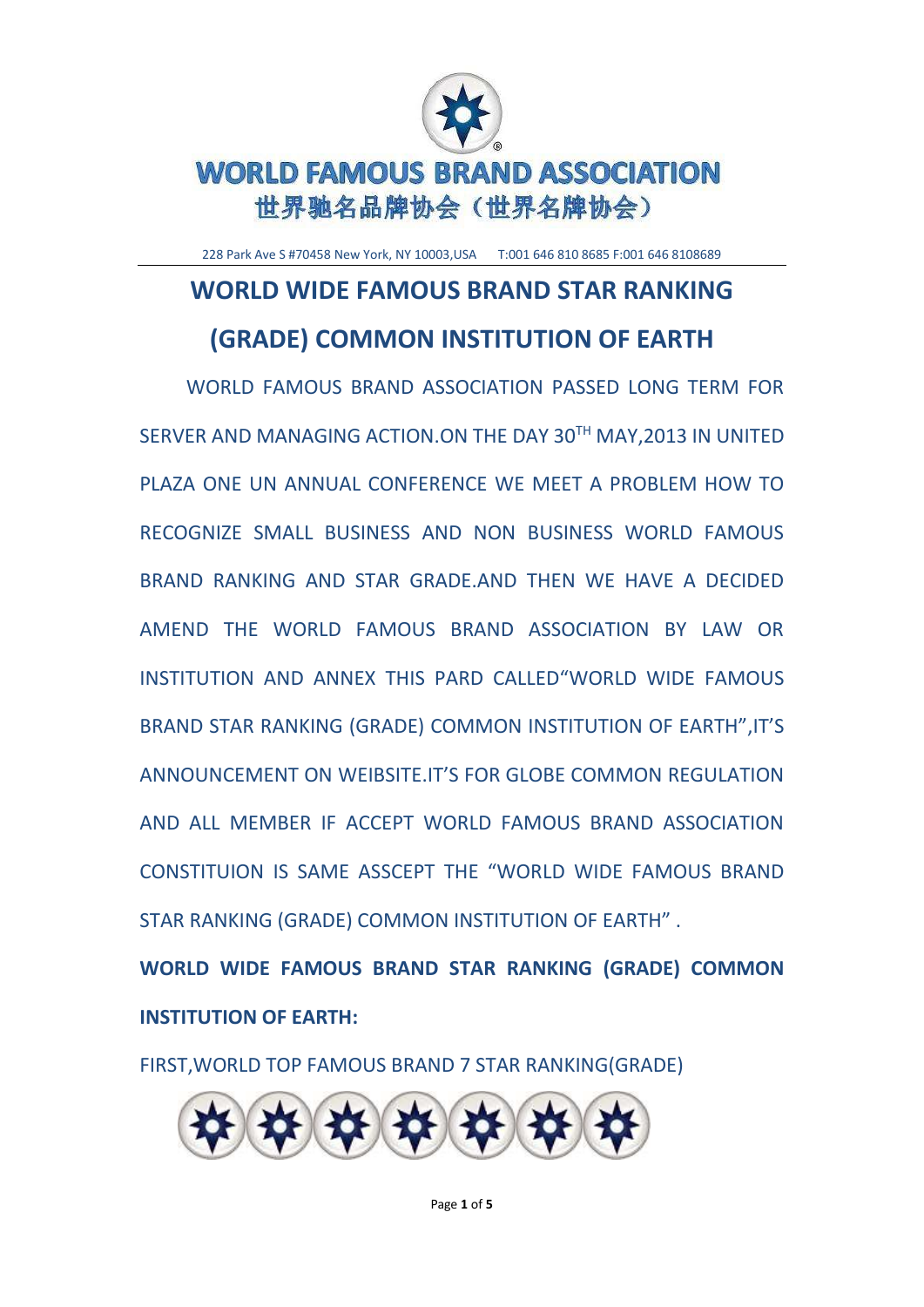

228 Park Ave S #70458 New York, NY 10003,USA T:001 646 810 8685 F:001 646 8108689

THE IDENTIFY PICTURE IS MADE OF 7 WORLD FAMOUS BRAND

ASSOCAITION LOGO LINKED TOGETHER IN A LINE.

WORLD TOP FAMOUS BRAND IT'S MEANING THAT IN THE BRAND IN

WORLD ANY COUNTRIES OR ANY INDUSTIES HAVE NO ANOTHER BRAND

CAPBLITY IN SAME LEVEL FOR COMPETITION.

SECOND, WORLD FAMOUS BRAND 6 STAR RANKING (GRADE)



THE IDENTIFY PICTURE IS MADE OF 6 WORLD FAMOUS BRAND

ASSOCAITION LOGO LINKED TOGETHER IN A LINE.

WORLD FAMOUS BRAND, IT'S MEANING THAT THE BRAND IN WORLD

WEID HAVE 10 COUNTRIES GOODSTANDING OR IMPACT, BUT ALLOW

SAME LEVEL BRAND FOR COMPTITION.

THIRD,INTERNATIONAL FAMOUS BRAND 5 STAR RANKING (GRADE)



THE IDENTIFY PICTURE IS MADE OF 5 WORLD FAMOUS BRAND

ASSOCAITION LOGO LINKED TOGETHER IN A LINE.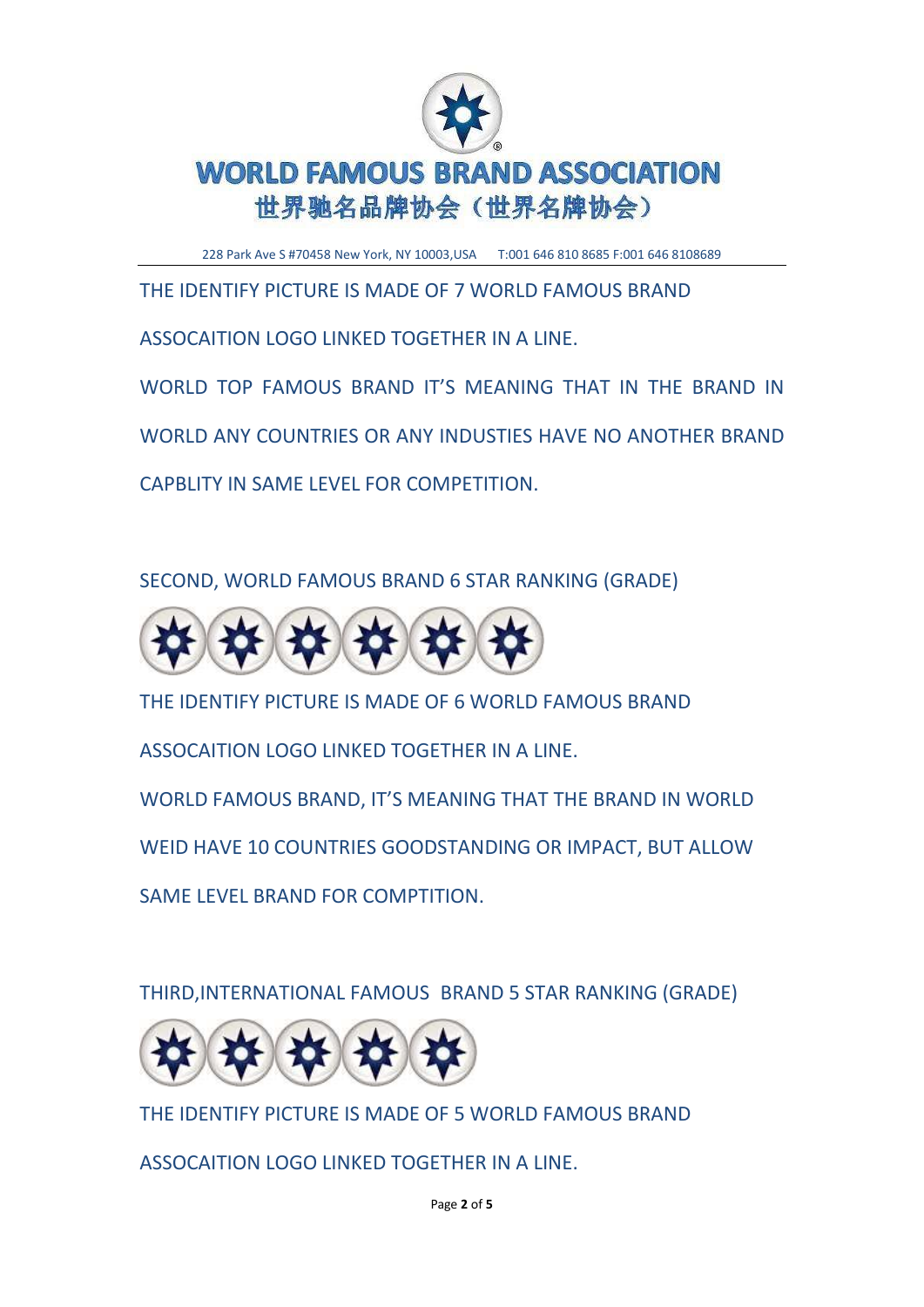

228 Park Ave S #70458 New York, NY 10003,USA T:001 646 810 8685 F:001 646 8108689

INTERNATIONAL FAMOUS BRAN, IT'S MEANING THAT THE BRAND IN 2

COUNTRIES HAVE GOODSTANDING OR IMPACT.

FOUTH, COUNTRY FAMOUS BRAND 4 STAR RANKING (GRADE)



THE IDENTIFY PICTURE IS MADE OF 4 WORLD FAMOUS BRAND

ASSOCAITION LOGO LINKED TOGETHER IN A LINE.

COUNTRY FAMOUS BRAND, IT'S MEANING IN THAT THE BRAND IN ONE

COUNTTRY HAVE GOODSTANDING OR IMPACT.

FIFTH, SATE(PROVINCE) FAMOUS BRAND 3 STAR RANKING(GRADE)



THE IDENTIFY PICTURE IS MADE OF 3 WORLD FAMOUS BRAND

ASSOCAITION LOGO LINKED TOGETHER IN A LINE.

STATE(PROVINCE) FAMOUS BRAND,IT'S MEANING IN THAT THE BRAND IN

ONE SATTE (PROVINCE) HAVE GOODSTANDING OR IMPACT.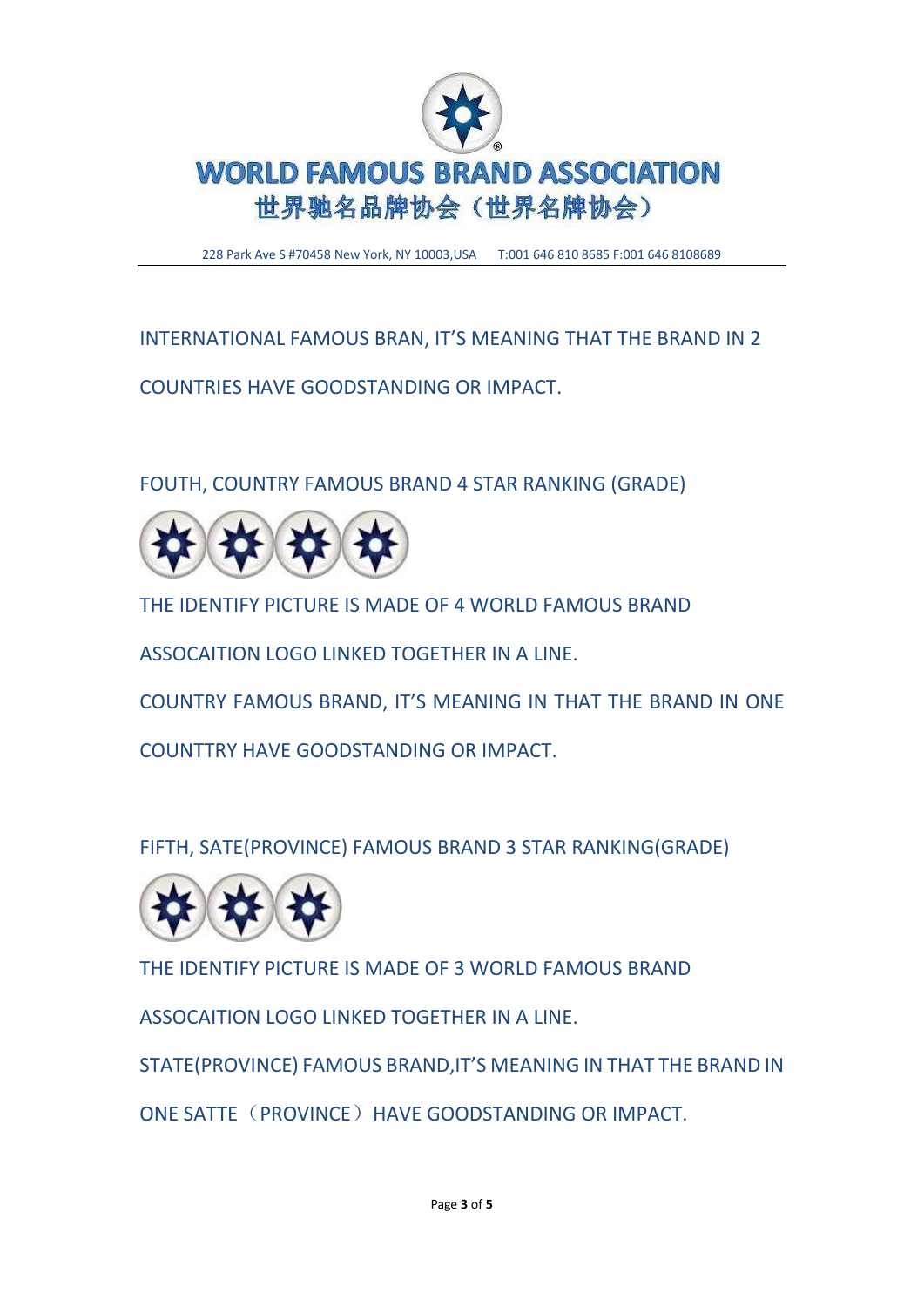

228 Park Ave S #70458 New York, NY 10003,USA T:001 646 810 8685 F:001 646 8108689

SIXTH, AREA (BIG CITY) FAMOUS BRAND 2 STAR RANKING (GRADE)



THE IDENTIFY PICTURE IS MADE OF 2 WORLD FAMOUS BRAND

ASSOCAITION LOGO LINKED TOGETHER IN A LINE.

AREA (BIG CITY) FAMOUS BRAN, TI'S MEANING THAT THE BRAND IN ONE

AREA (BIG CITY) HAVE GOODSTANDING OR IMPACT.

SEVENTH, COUNTY (SMALL CITY) FAMOUS BRAND 1 STAR RANKING

(GRADE)



THE IDENTIFY PICTURE IS MADE OF 1 WORLD FAMOUS BRAND ASSOCAITION LOGO.

COUNTY (SMALL CITY) FAMOUS BRAND, IT'S MEANING THAT THE BRAND IN THE COUNTY (SMALL CITY) HAVE GOODSTANDING OR IMPACT.

<WORLD WIDE FAMOUS BRAND STAR RANKING (GRADE) COMMON INSTITUTION OF EARTH> USING LOGO IS BASE